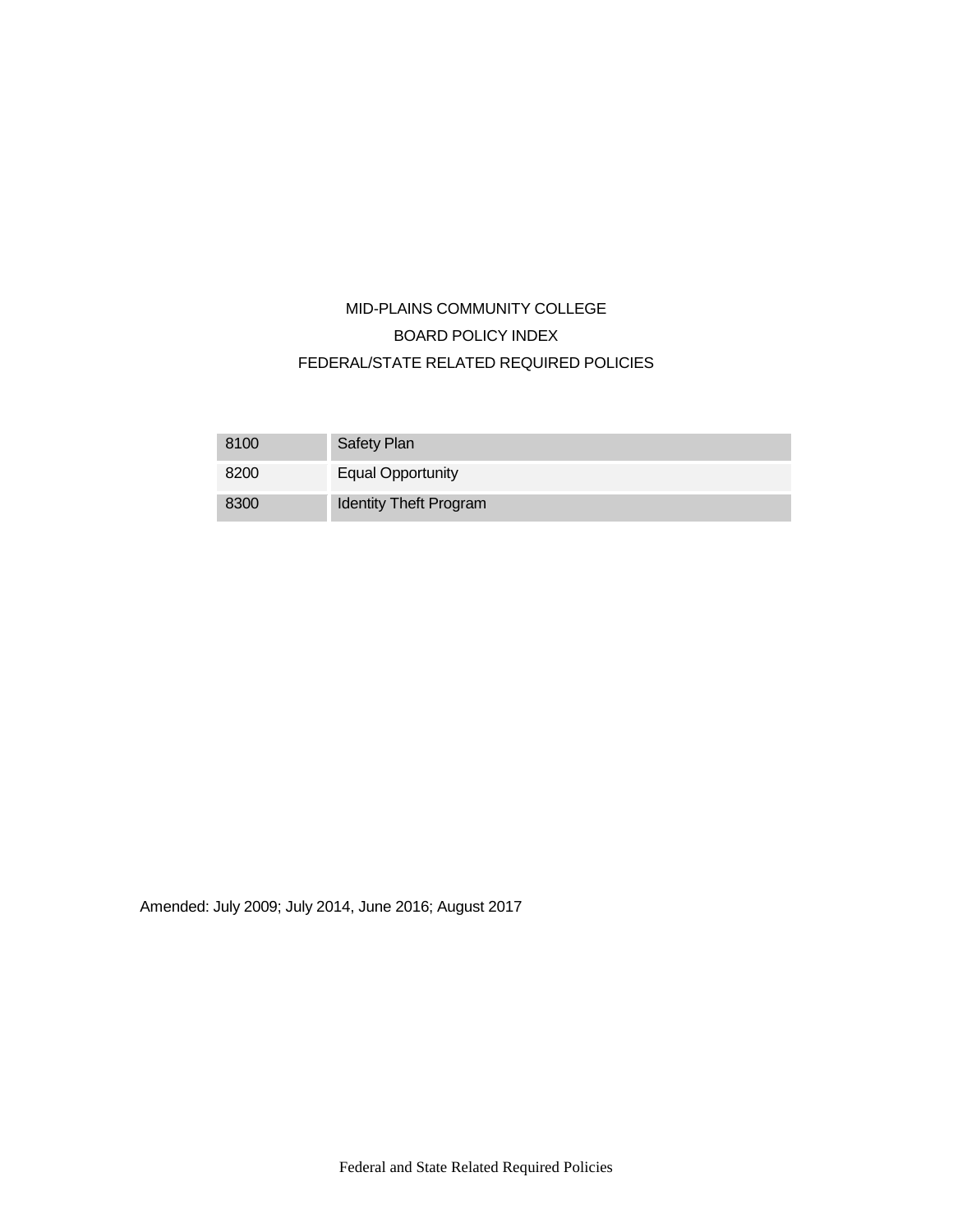### FEDERAL/STATE RELATED REQUIRED POLICIES Safety Plan

In an effort to protect and conserve its human and financial resources by attempting to prevent accidents or other unplanned occurrences which may result in bodily harm, property damage or litigation, Mid-Plains Community College (MPCC) will take every reasonable precaution for the safety of its students, employees, or other persons having reason to be on or in any property controlled by the College. In order to accomplish this and in accordance with the laws of the state of Nebraska, the Board of Governors shall direct the President or the President's designee to establish and maintain a Safety Committees which shall adopt and maintain an effective written Injury Prevention Program as required by Nebraska Revised Statute Section 48-443 et seq or its successor statute. The administration shall participate in the development of rules and procedures to implement such a program and shall seek the cooperation of all employees in establishing safety education programs.

#### Campus Crime and Security

In 1990, the United States Congress enacted the Crime Awareness and Campus Security Act. MPCC intends to comply with the requirements of the Act.

The Administration of the College shall prepare, publish and distribute policy statements that comply with the letter and spirit of the Crime Awareness and Campus Security Act of 1990. These policy statements shall cover the following areas:

- 1. Procedures for students to report criminal activities;
- 2. Security plans for campus facilities;
- 3. Availability and authority of campus law enforcement;
- 4. Programs available to inform students about security and the prevention of crime;
- 5. Procedures for recording crime through local police agencies; and
- 6. Campus policies covering possession, use and sale of alcohol and drugs.

The College Administration shall prepare, publish and distribute statistical reports that identify the occurrence of campus crimes and the number of campus arrests for crimes specified in the Crime Awareness and Campus Security Act of 1990.

These policy statements and statistical reports should be published in publications or mailings that are available to students and employees, as well as prospective students and the higher education community, upon request.

Adopted: March 1994 Amended: March 2012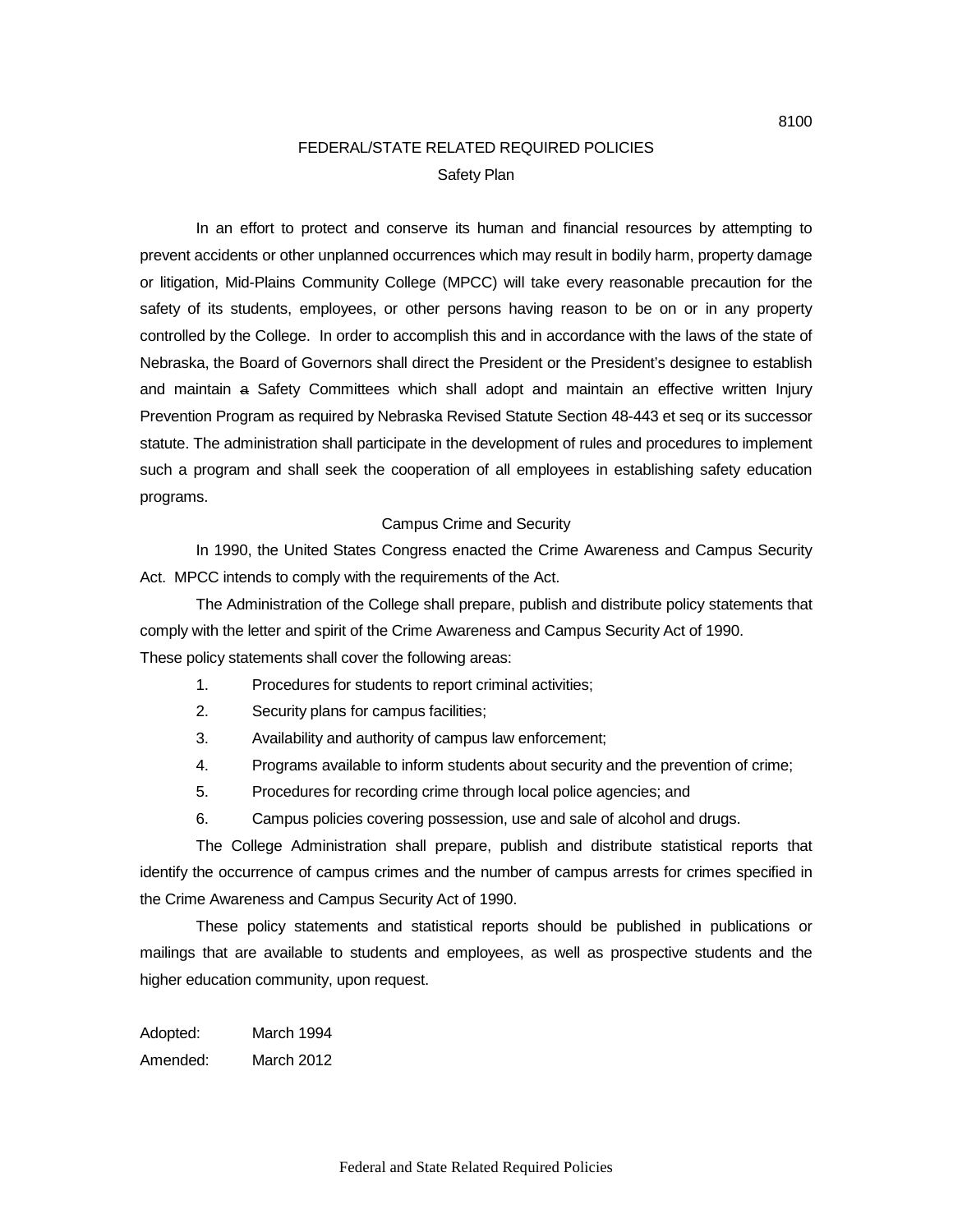## FEDERAL/STATE RELATED REQUIRED POLICIES Equal Opportunity

MPCC adheres to all federal and state civil rights laws banning discrimination in public institutions of higher education. MPCC will not discriminate against any employee, applicant for employment, student or applicant for admission on the basis of race, religion, hearing status, personal appearance, color, sex, pregnancy, political affiliation, source of income, place of business, residence, creed, ethnicity, national origin (including ancestry), citizenship status, physical or mental disability, age, marital status, family responsibilities, sexual orientation, gender, gender identity or expression, veteran or military status (including special disabled veteran, Vietnam-era veteran, or recently separated veteran), predisposing genetic characteristic information and testing, domestic violence victim status, Family Medical Leave or any other protected category under applicable local, state or federal law, including protections for those opposing discrimination or participating in any grievance process on campus or within the Equal Employment Opportunity Commission or other human rights agencies.

Additionally, points of contact at each campus location may also be added to all printed materials. This information may be accessed through an internet link instead of the full disclosure on some print materials.

Adopted: January 1999 Amended: March 2012; July 2014; August 2017 Legal Reference: Nebraska Revised Statutes 85-9116 through 85-9176